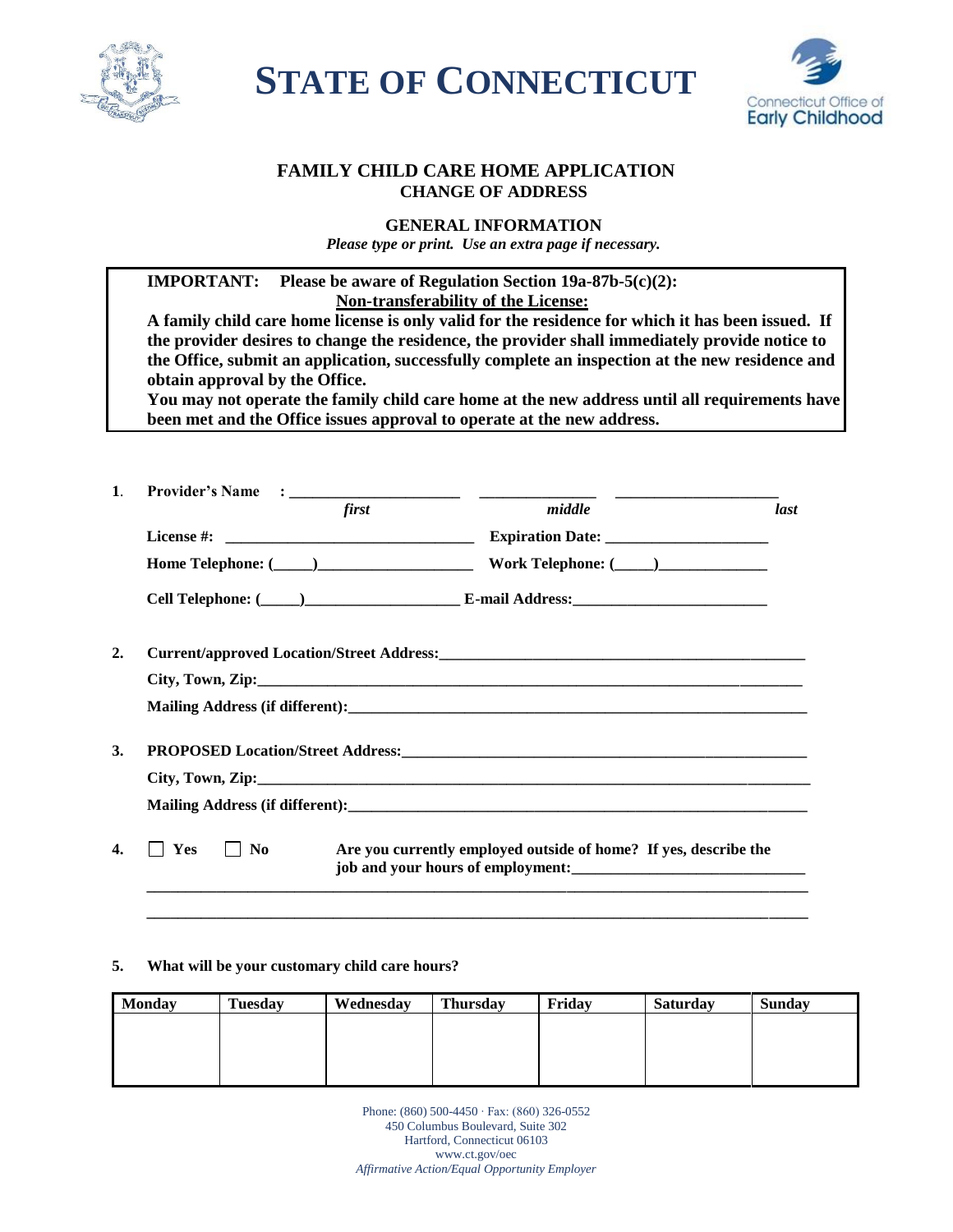**6. Identify an emergency back-up caregiver, a responsible adult (at least 20 years of age) who is able to arrive at the facility within fifteen (15) minutes:**

| Name                  | <b>Phone</b> ( |              |
|-----------------------|----------------|--------------|
| <b>Street Address</b> | City/Town      | <b>State</b> |
| <b>Work Address</b>   | City/Town      | <b>State</b> |

#### **7. List all the adults and children who reside in the family child care home (INCLUDING YOURSELF)**

| <b>Full Name</b> | <b>Relation</b><br>to You | Date of<br><b>Birth</b> | <b>Times Present in</b><br>Home per Day<br>(Please be very specific) |
|------------------|---------------------------|-------------------------|----------------------------------------------------------------------|
|                  |                           |                         |                                                                      |
|                  |                           |                         |                                                                      |
|                  |                           |                         |                                                                      |
|                  |                           |                         |                                                                      |
|                  |                           |                         |                                                                      |
|                  |                           |                         |                                                                      |

| 8.     Yes     No | Do you, or any person living in the home used for child care, have any     |
|-------------------|----------------------------------------------------------------------------|
|                   | known medical or emotional illness or disorder that would pose a risk to   |
|                   | children in care or would interfere with or jeopardize providing them with |
|                   | proper care? If yes, please explain:                                       |
|                   |                                                                            |

\_\_\_\_\_\_\_\_\_\_\_\_\_\_\_\_\_\_\_\_\_\_\_\_\_\_\_\_\_\_\_\_\_\_\_\_\_\_\_\_\_\_\_\_\_\_\_\_\_\_\_\_\_\_\_\_\_\_\_\_\_\_\_\_\_\_\_\_\_\_\_\_\_\_\_\_\_\_\_\_\_ **\_\_\_\_\_\_\_\_\_\_\_\_\_\_\_\_\_\_\_\_\_\_\_\_\_\_\_\_\_\_\_\_\_\_\_\_\_\_\_\_\_\_\_\_\_\_\_\_\_\_\_\_\_\_\_\_\_\_\_\_\_\_\_\_\_\_\_\_\_\_\_\_\_\_\_\_\_\_\_\_\_**

**9.**  $\Box$  **Yes**  $\Box$  No **Do you, or does any person living in the home used for child care, take any medication(s) that would affect your ability to provide for the proper care of children? If yes, please explain:** 

**\_\_\_\_\_\_\_\_\_\_\_\_\_\_\_\_\_\_\_\_\_\_\_\_\_\_\_\_\_\_\_\_\_\_\_\_\_\_\_\_\_\_\_\_\_\_\_\_\_\_\_\_\_\_\_\_\_\_\_\_\_\_\_\_\_\_\_\_\_\_\_\_\_\_\_\_\_\_\_\_ \_\_\_\_\_\_\_\_\_\_\_\_\_\_\_\_\_\_\_\_\_\_\_\_\_\_\_\_\_\_\_\_\_\_\_\_\_\_\_\_\_\_\_\_\_\_\_\_\_\_\_\_\_\_\_\_\_\_\_\_\_\_\_\_\_\_\_\_\_\_\_\_\_\_\_\_\_\_\_\_ \_\_\_\_\_\_\_\_\_\_\_\_\_\_\_\_\_\_\_\_\_\_\_\_\_\_\_\_\_\_\_\_\_\_\_\_\_\_\_\_\_\_\_\_\_\_\_\_\_\_\_\_\_\_\_\_\_\_\_\_\_\_\_\_\_\_\_\_\_\_\_\_\_\_\_\_\_\_\_\_ \_\_\_\_\_\_\_\_\_\_\_\_\_\_\_\_\_\_\_\_\_\_\_\_\_\_\_\_\_\_\_\_\_\_\_\_\_\_\_\_\_\_\_\_\_\_\_\_\_\_\_\_\_\_\_\_\_\_\_\_\_\_\_\_\_\_\_\_\_\_\_\_\_\_\_\_\_\_\_\_**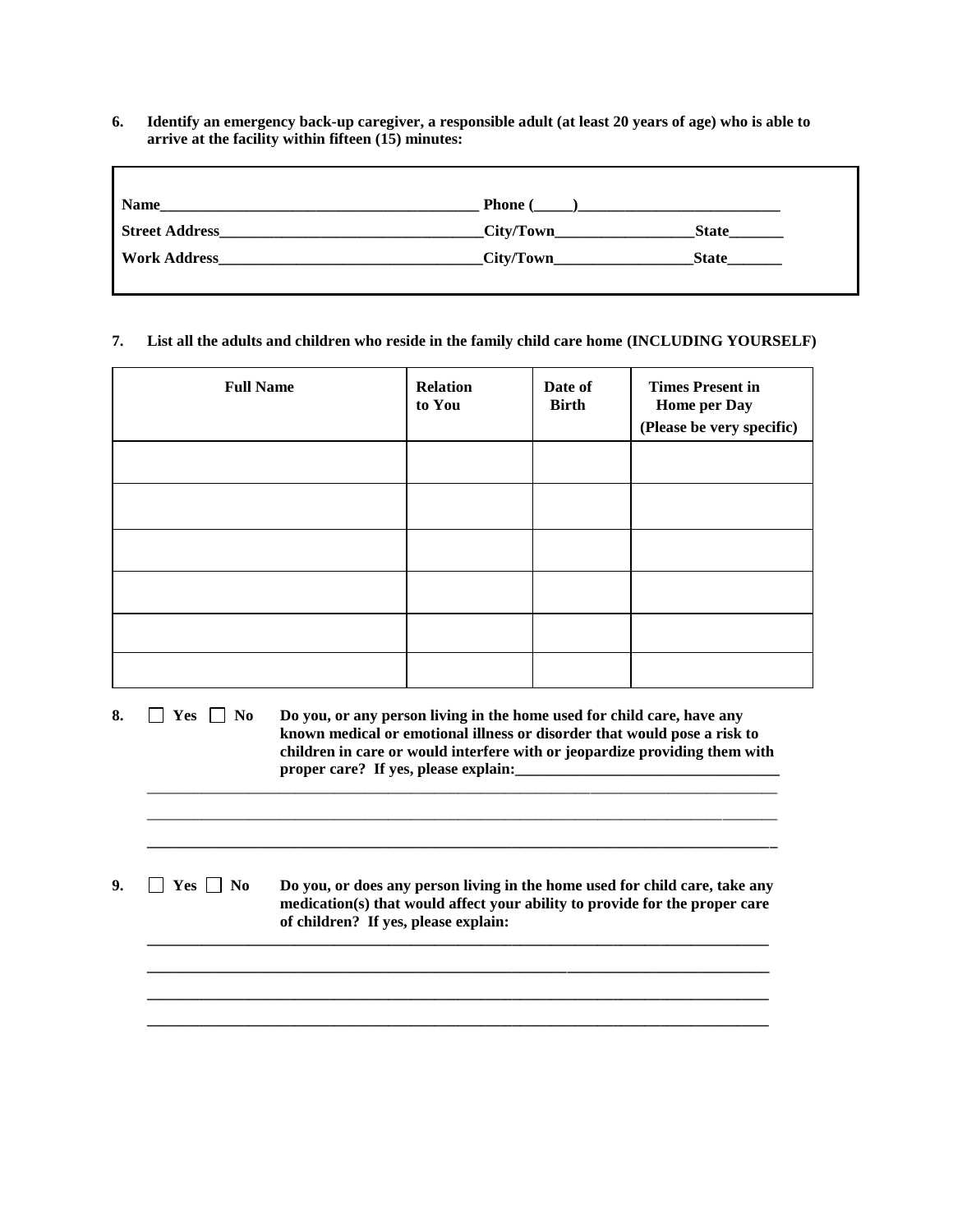

**STATE OF CONNECTICUT**



| 10. | $Yes \mid No$  | Since your initial license for family child care was approved, have you or<br>any person living in the home used for child care been convicted of any crime<br>(including motor vehicle) in Connecticut or any other state? If yes, please |
|-----|----------------|--------------------------------------------------------------------------------------------------------------------------------------------------------------------------------------------------------------------------------------------|
| 11. | $Yes \perp No$ | Since your initial license for family child care was approved, have you, any staff or<br>household members, been investigated or questioned by the Department of Children<br>and Families (DCF)? If yes, please explain:                   |
|     |                |                                                                                                                                                                                                                                            |

**12. List all staff (assistants and substitutes) in the family child care home: (All Staff must be pre-approved by the Agency. Please request an application if not Agency approved)**

| <b>Name</b> | <b>Complete Mailing Address (Including Zip</b><br>Code) | Telephone # | Approval # and<br><b>Expiration</b><br>Date |
|-------------|---------------------------------------------------------|-------------|---------------------------------------------|
|             |                                                         |             |                                             |
|             |                                                         |             |                                             |
|             |                                                         |             |                                             |

13.  $\Box$  Yes  $\Box$  No Was the residence in which you will be providing child care constructed **before 1978? (Please check the town Assessor's Office website or with your Town Building Department if you or the homeowner do not know this information).**

> **PLEASE NOTE: Samples of peeling paint chips will be collected for lead testing at the time of your initial inspection if the building was constructed before 1978.**

14.  $\Box$  **Yes**  $\Box$  No **Is the residence in which you will be providing child care designated as a multi-family home by the Town? If so, how many dwelling units (apartments) are there? \_\_\_\_\_\_\_\_**

> Phone: (860) 500-4450 ∙ Fax: (860) 326-0552 450 Columbus Boulevard, Suite 302 Hartford, Connecticut 06103 www.ct.gov/oec *Affirmative Action/Equal Opportunity Employer*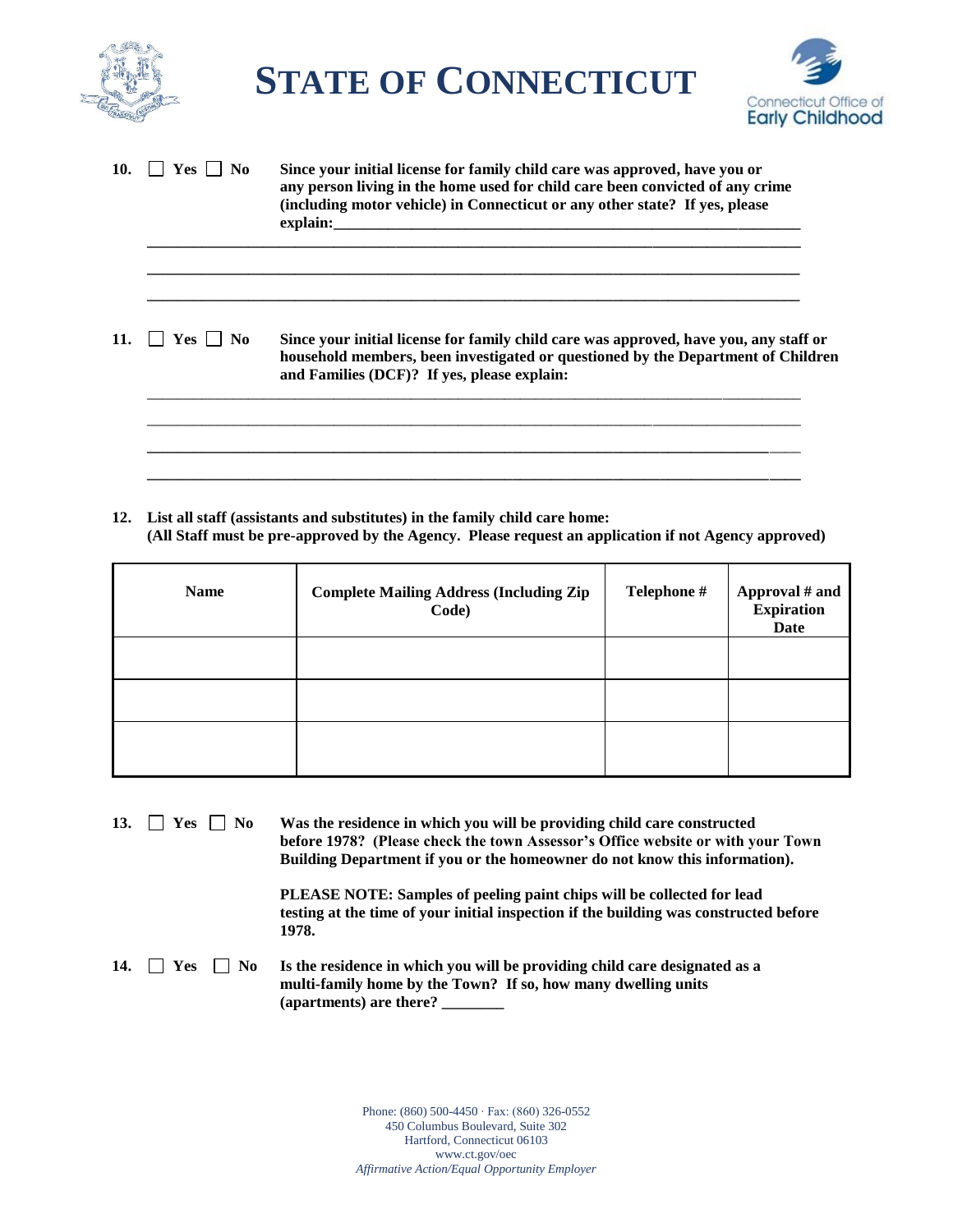| 15. | N <sub>0</sub><br><b>Yes</b> | Does the home have an auxiliary heating device, i.e., wood stove, pellet stove,<br>gas insert? If yes, you must enclose written proof that it was inspected and<br>approved for proper and safe installation. (Section $19a-87b-9(d)(9)$ ).                                                                                              |
|-----|------------------------------|------------------------------------------------------------------------------------------------------------------------------------------------------------------------------------------------------------------------------------------------------------------------------------------------------------------------------------------|
|     |                              | $\Box$ Yes $\Box$ No Inspection report enclosed                                                                                                                                                                                                                                                                                          |
| 16. | Yes.<br>No.                  | Is the home served by a private well?<br>If yes, you must also submit water tests (conducted no more than twelve months<br>prior to the date of this application) for bacteria, physical parameters and sanitary<br>chemicals (analyzed by a state certified laboratory). The water supply must be<br>deemed potable, adequate and safe. |
|     |                              | Yes     No Well Water test enclosed                                                                                                                                                                                                                                                                                                      |
| 17. | N <sub>0</sub><br>Yes -      | Is there a swimming pool or any other body of water at the facility or near<br>enough to the facility to attract or be accessible to children at any time of the year?                                                                                                                                                                   |